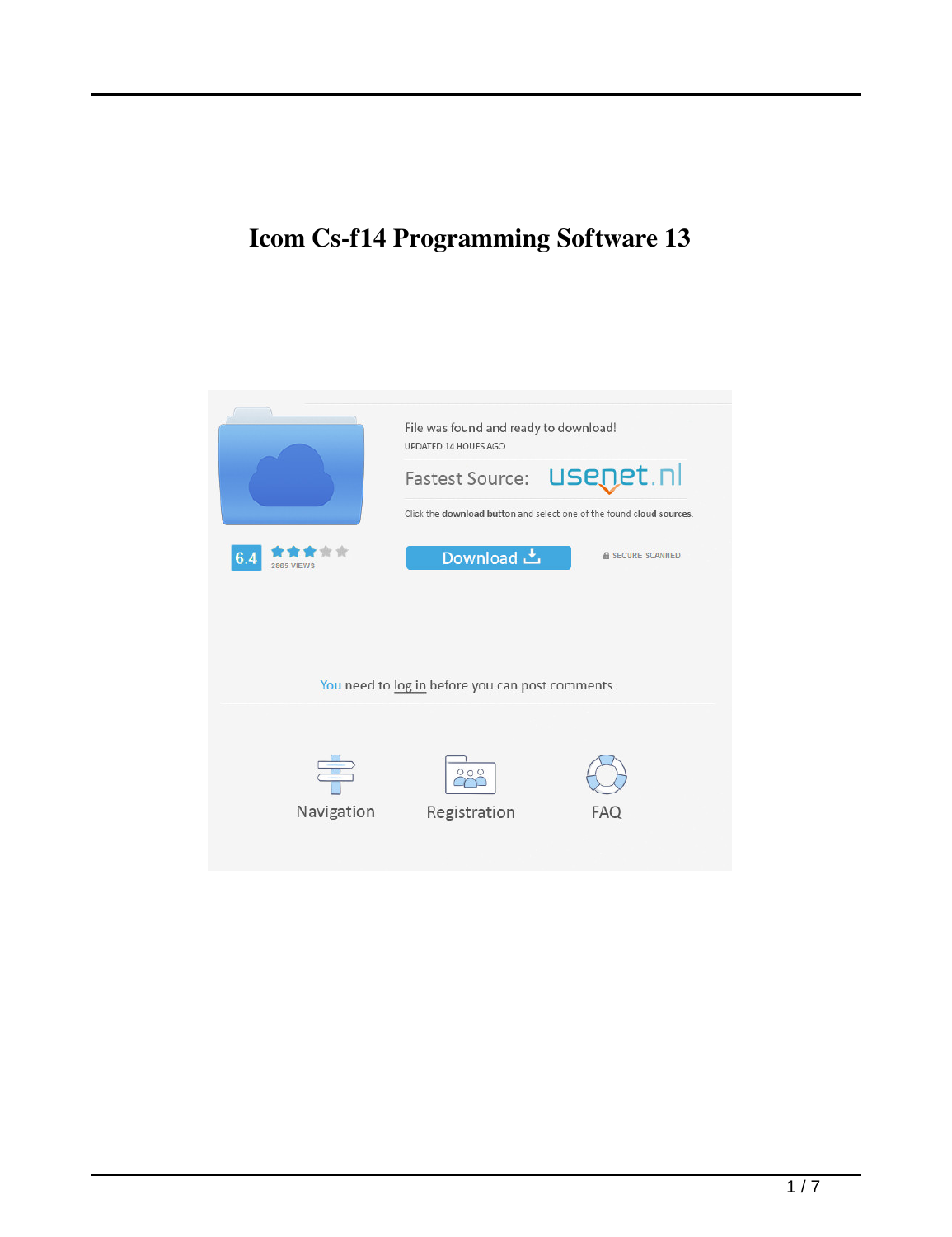icom cs-f14 programming software 13 Category:Rotary lever-dial telephones UNPUBLISHED UNITED STATES COURT OF APPEALS FOR THE FOURTH CIRCUIT No. 03-4373 UNITED STATES OF AMERICA, Plaintiff - Appellee, versus JAMES BOYD, Defendant - Appellant. Appeal from the United States District Court for the District of South Carolina, at Columbia. Matthew J. Perry, Jr., Senior District Judge. (CR-01-957) Submitted: November 20, 2003 Decided: November 26, 2003 Before LUTTIG, WILLIAMS, and TRAXLER, Circuit Judges. Affirmed by unpublished per curiam opinion.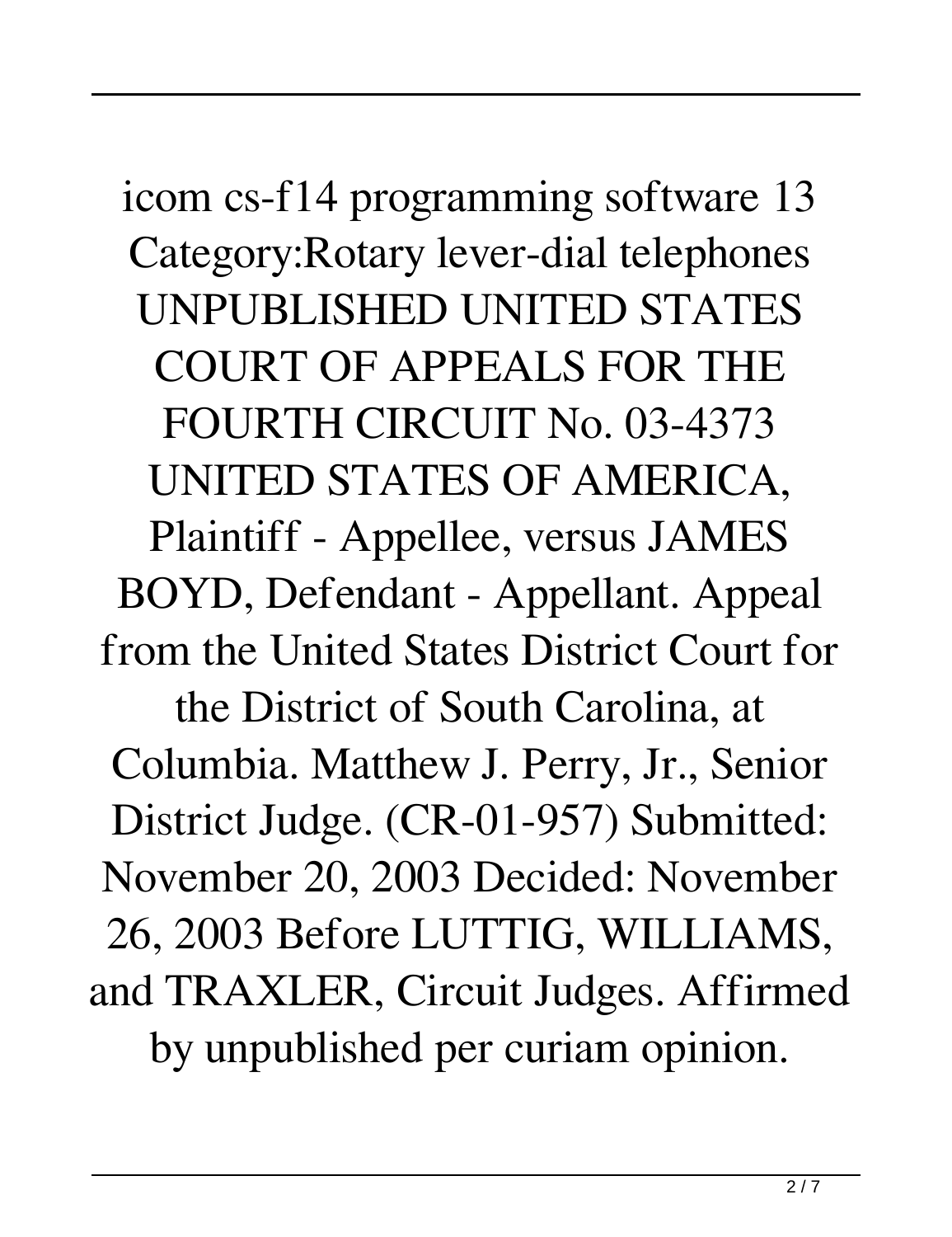Benjamin A. Kaufman, WAKE FOREST UNIVERSITY SCHOOL OF LAW, Winston-Salem, North Carolina, for Appellant. Katharine Jacobs Argyres, OFFICE OF THE UNITED STATES ATTORNEY, Columbia, South Carolina, for Appellee. Unpublished opinions are not binding precedent in this circuit. See Local Rule 36(c). PER CURIAM: James Boyd appeals the district court's order revoking his supervised release and sentencing

icom cs-f14 programming software icom cs-f14 programming software icom cs-f14 programming software icom cs-f14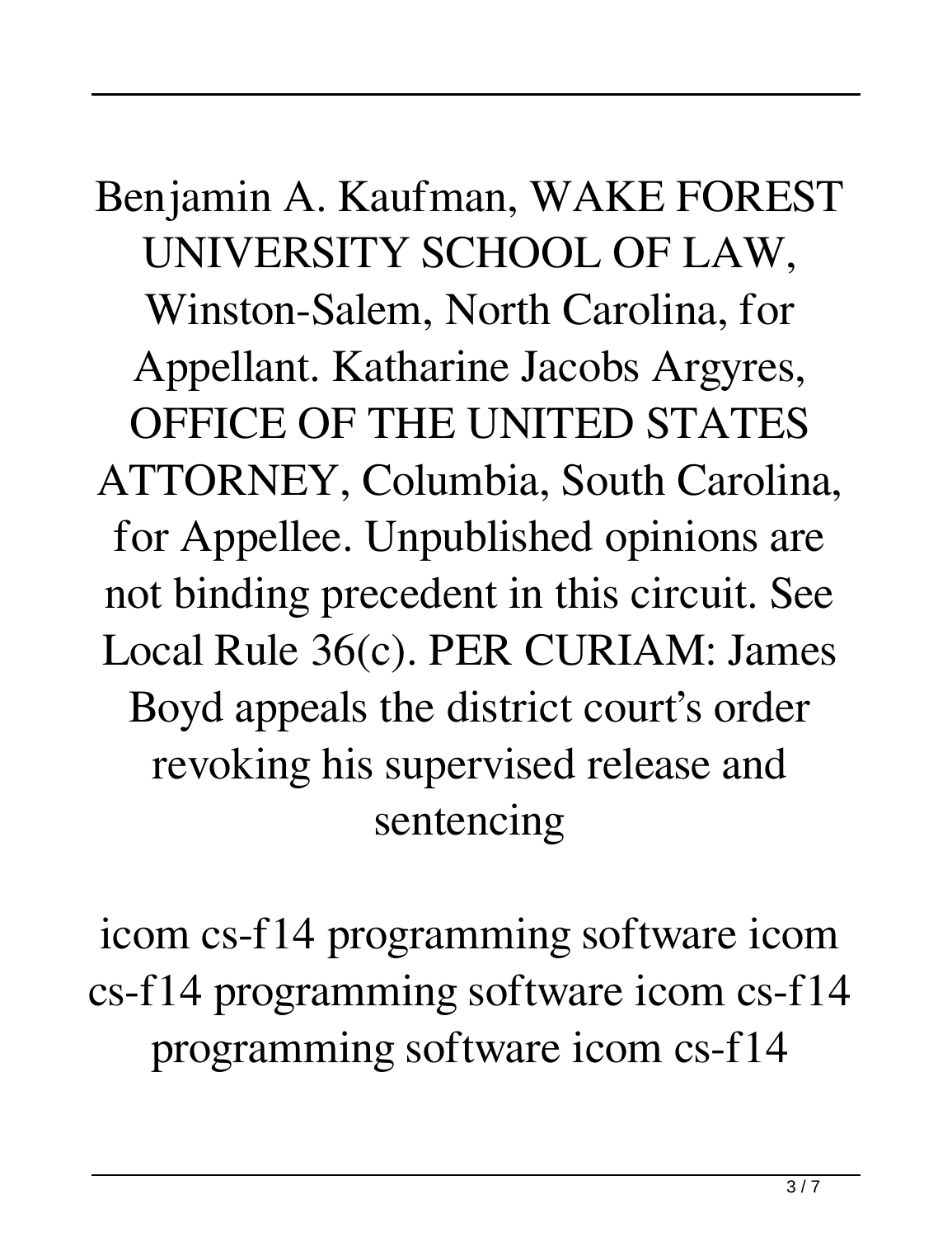programming software 13 icom cs-f14 programming software icom cs-f14 programming software icom cs-f14 programming software icom cs-f14 programming software 13 icom cs-f14 programming software icom cs-f14 programming software icom cs-f14 programming software icom cs-f14 programming software 13 icom cs-f14 programming software icom cs-f14 programming software icom cs-f14 programming software icom cs-f14 programming software 13 icom cs-f14 programming software icom cs-f14 programming software icom cs-f14 programming software icom cs-f14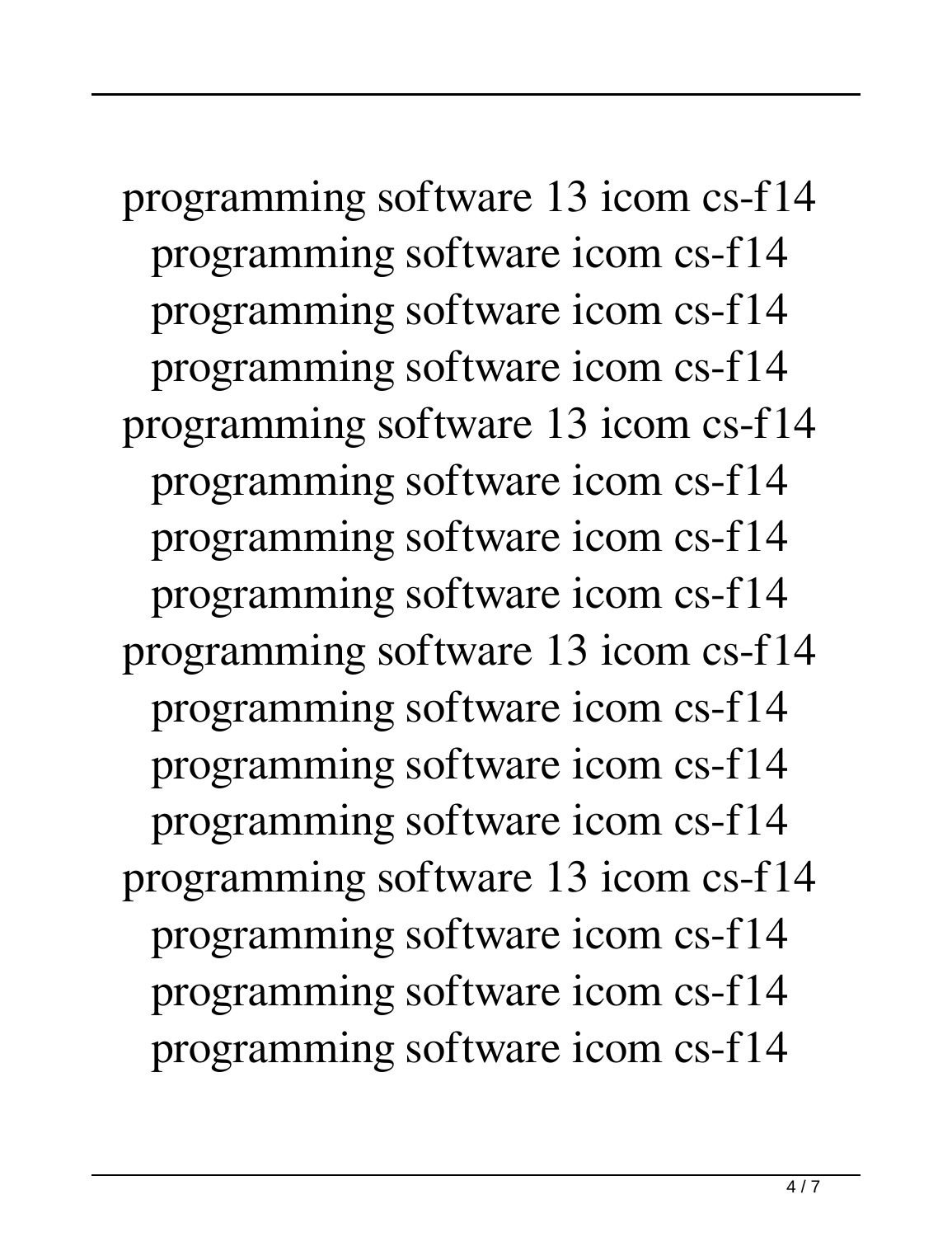programming software 13 icom cs-f14 programming software icom cs-f14 programming software icom cs-f14 programming software icom cs-f14 programming software 13 icom cs-f14 programming software icom cs-f14 programming software icom cs-f14 programming software icom cs-f14 programming software 13 icom cs-f14 programming software icom cs-f14 programming software icom cs-f14 programming software icom cs-f14 programming software 13 icom cs-f14 programming software icom cs-f14 programming software icom cs-f14 programming software icom cs-f14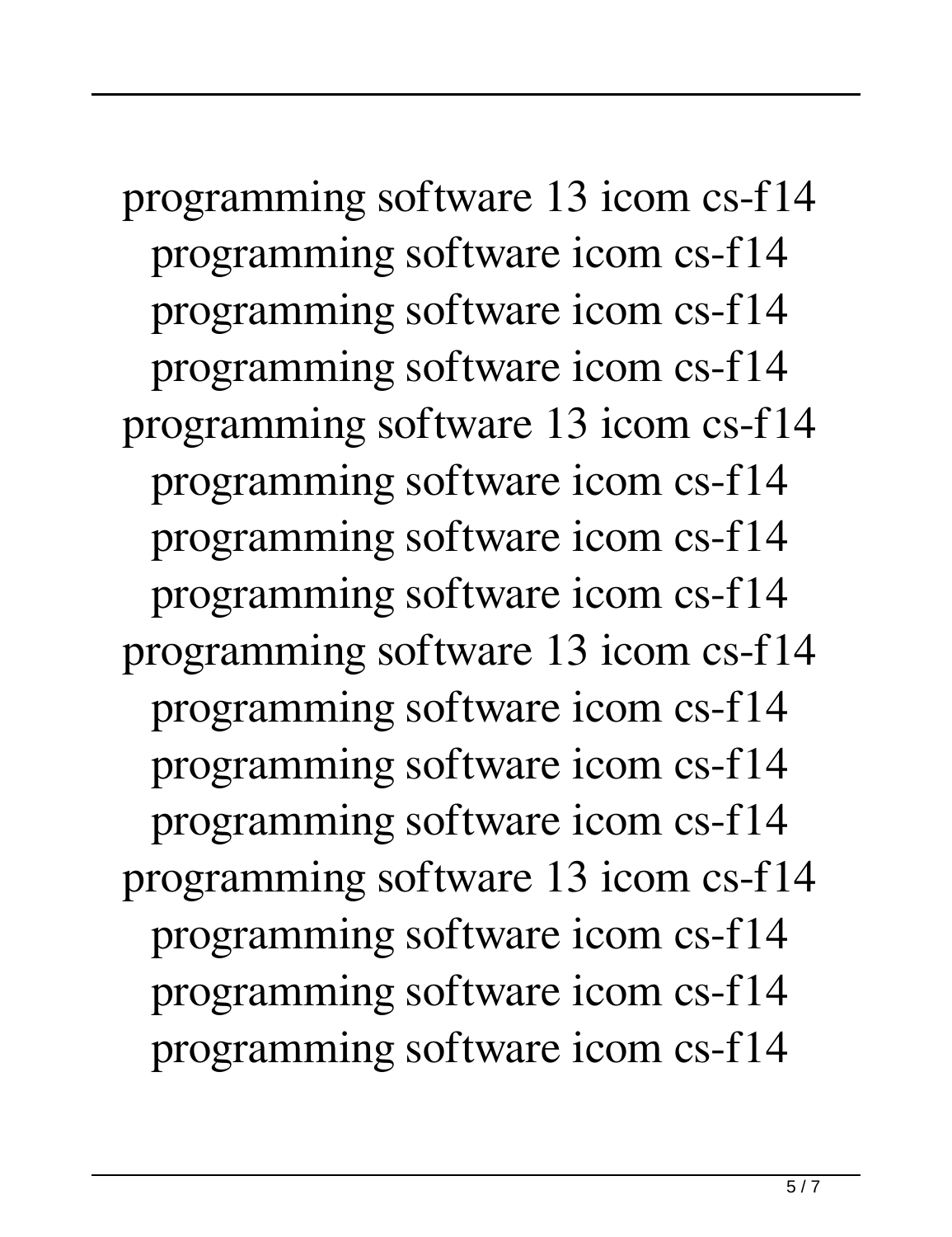programming software 13 icom cs-f14 programming software icom cs-f14 programming software icom cs-f14 programming software icom cs-f14 programming software 13 icom cs-f14 programming software icom cs-f14 programming software icom cs-f14 programming software icom cs-f14 programming software 13 icom cs-f14 programming software icom cs-f14 programming software icom cs-f14 programming software icom cs-f14 programming software 13 icom cs-f14 programming software icom cs-f14 programming software icom cs-f14 programming software icom cs-f14